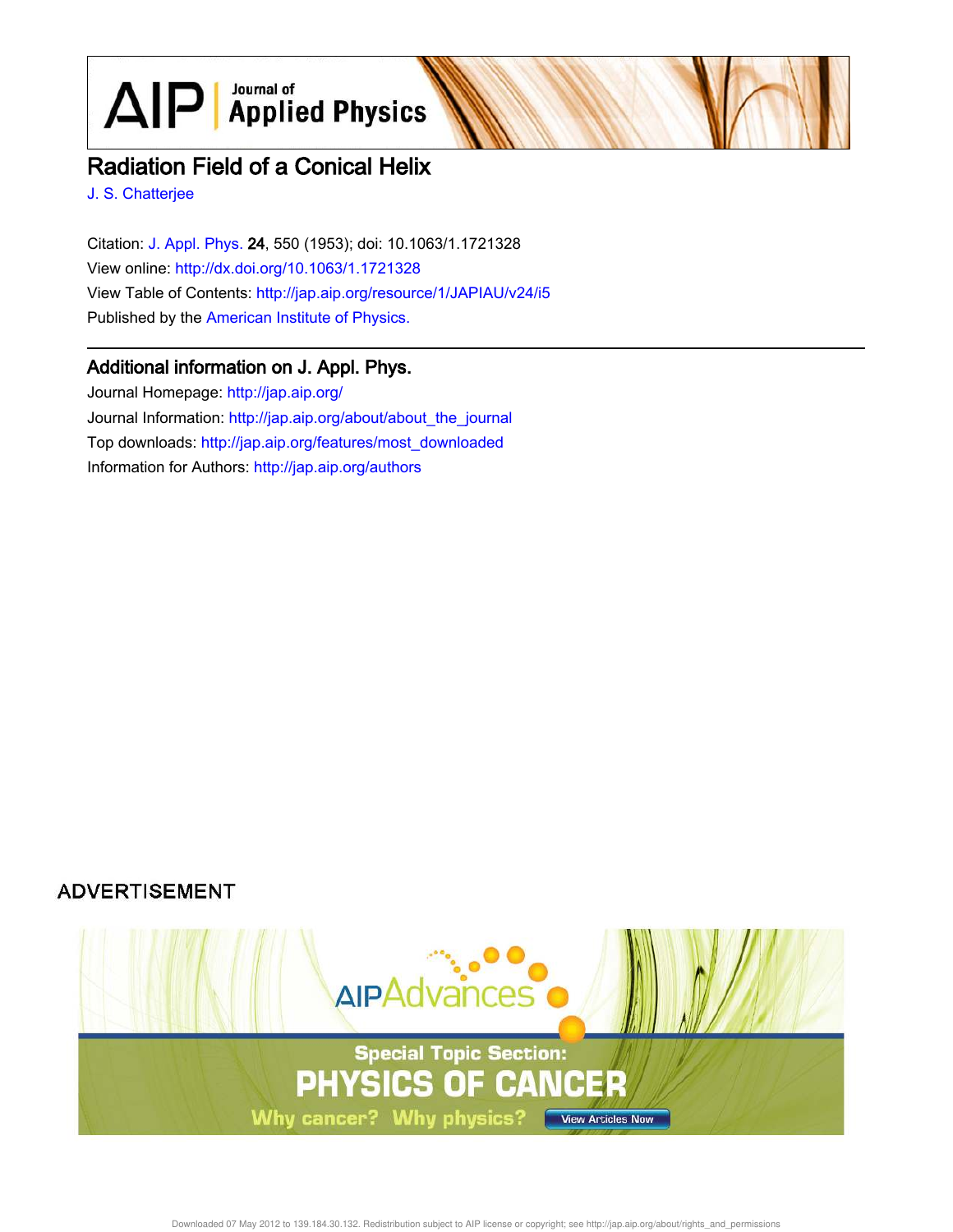in Fig. 3. The integral in Eq. (24) can be reduced to real integrals, and actual integration carried out numerically. Care must be taken to maintain the proper phase of the radicals. .

An interesting check of the solution can be obtained by letting  $a=0, b>0$  in either the transform solution or the far field solution. This is the situation for which the current element lies on the surface of the conductor. Now the branch point at  $\gamma = -j\beta$  is no longer present, and the path of integration can be closed at infinity to the left. Evaluation by the theory of residues shows the field to be everywhere zero, which is the expected result.

The far field pattern given by Eq. (23) is also the pattern of a stub antenna (or finite length line source)

in the plane perpendicular to its axis. That this is so can be seen as follows. The far field from an infinite line source is characterized mathematically by the assumption that each differential element of length sees the field point at right angles to its axis. Thus, by superposition, the pattern is also that from a single differential dipole, in the plane perpendicular to its axis.

A pattern has been calculated by numerical integration for the case where the source was a distance  $\lambda/4$ from the plane reflector and  $\lambda/4$  back from the edge, that is,  $\beta a = \lambda/4$ ,  $\beta b = \lambda/4$ . Experimental measurements were taken on a model for the same conditions, using a stub antenna for the source. The results are given in Fig. 4. The experimental and theoretical patterns are in good agreement within the experimental accuracy.

JOURNAL OF APPLIED PHYSICS

VOLUME 24. NUMBER 5 MAY. 1953

# **Radiation Field of a Conical Helix**

J. S. CHATTERJEE

*Institute of Radio Physics and Electronics, Calcutta University, Calcutta, India*  (Received November 5, 1952)

It is now well known that a cylindrical helix, when excited at frequencies corresponding to wavelengths comparable to the length of one turn of the helix, can radiate a sharp beam along the axis over a wide frequency range (about one octave). It is shown in the present communication that if the helix be conical instead of cylindrical (the diameter varying along the length of helix), then the axial mode of radiation can be maintained over a much wider band of frequencies. The radiation pattern of a conical helix, 60 em diameter at the base, tapering linearly to 20 em at the top in 10 turns within a height of 112 em (with the "ground" provided by brass disk of 100 em in diameter) has been studied experimentally. It is found that the axial mode of radiation is maintained from 150 Me/sec to 450 Me/sec. By increasing the number of turns, the band width can be considerably increased. Assuming a linear current distribution, theoretical expressions have also been deduced for  $E_{\phi}$  and  $E_{\theta}$  for a conical helix. Some modifications of the simple conical helix, such as may have special applications, are indicated.

#### **1. INTRODUCTION**

A CYLINDRICAL helix is a well-known circuit element having many uses. It is widely used, for example, as an inductance; in a traveling wave tube it is used to guide the wave along the axis with a velocity smaller than that of light. In all such applications, the helix diameter is a small fraction of the free space wavelength corresponding to the frequencies concerned. Uses have also been found in recent years of a helix, the diameter of which is of the same order as the free space wavelength. It has been shown by Kraus<sup>1</sup> that for such wavelengths, the circular helix can be an efficient radiator. Depending upon the pitch angle and upon the ratio of the wavelength to the helix diameter, the helix can radiate in three modes. For example, for the pitch angle of 12.6° the so-called "normal" radiation mode (resulting from the *To* mode of current) is observed when the length of one turn of the helix is smaller than 0.8 $\lambda$ ; when this length is between 0.8 $\lambda$  -1.3 $\lambda$ , the

"axial" radiation mode, due to the  $T_1$  mode of current distribution along the helix, is obtained; and, when the length is more than  $1.3\lambda$ , energy is radiated in the "conical" mode due also to  $T_2$  mode of current distribution.<sup>2,3</sup> Further, for the axial mode of radiation, . a sharp beam is maintained along the axis over the large frequency band of nearly one octave. The three modes<sup>2</sup> of radiation are illustrated in Fig. 1.

It is interesting to inquire how the radiation characteristic of the helix will be altered, if the diameter instead of remaining constant varies along the length of the helix. This problem has been investigated both experimentally and theoretically by the author of the paper for the case of a simple conical helix, the radius of which varies along the length of the axis and the pitch angle remaining constant. It has been found that for such a helix there exists in general all the three modes of radiation as in the case of the cylindrical helix. The normal radiation mode is present when the frequency is

<sup>1</sup>J. D. Kraus, Electronics **20,** No.4, 109 (1947).

<sup>2</sup>J. D. Kraus and J. C. Williamson, J. Appl. Phys. **19,87** (1948).

<sup>&</sup>lt;sup>3</sup> J. A. Marsh, Proc. Inst. Radio Engrs. 39, 668 (1951).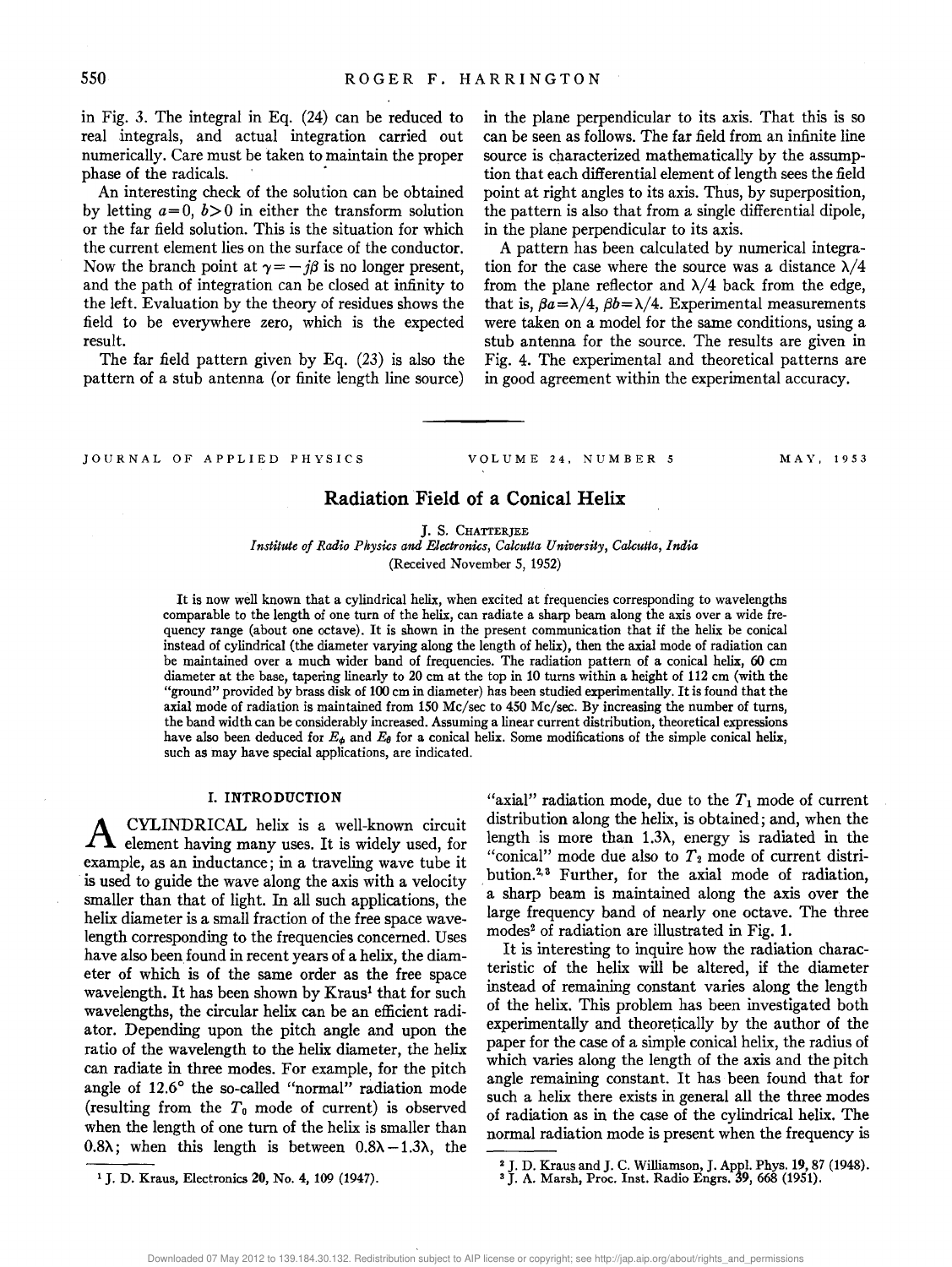

FIG. 1. Three types of radiation pattern of a cylindrical helix: (a) normal mode, (b) axial mode, (c) conical mode.

so low that at no part of the helix the diameter is large enough to satisfy the condition of axial mode of radiation. The axial mode is obtained with higher frequencies. In the transition range of frequencies, the portion of the helix having smaller diameter radiates in the normal mode; of the rest, the part having the larger and the appropriate diameter radiates in the axial mode. At still higher frequencies, the diameter at some portion of the helix becomes large enough (compared to the free space wavelength) for the conical mode of radiation to appear. The relative strengths of these three modes of radiation depend on the frequency and on the position of the point at which energy is introduced for exciting the helical antenna. This is because the feed position determines the current strengths in the different parts of the helix. For example, with the helix used by us for 450 Mc/sec, the radiation is mainly in the axial mode for the "apex feed," the conical mode of radiation just appearing. For the "base feed" the conical mode of radiation is stronger than the axial mode at 400 Mc/sec. Besides other interesting properties, the conical helix can radiate efficiently a beam of small angle over a frequency range which is much greater than that for the corresponding cylindrical helix.

In what follows we shall first describe the results of experimental investigation on the polar diagrams and on the charge distributions along a conical helix of chosen dimensions when it is excited to radiate the different modes. An attempt will then be made to develop a theory of radiation from such a simple conical antenna (Sec. III). Modification of the simple conical helical form to meet the demands of special applications will also be briefly indicated (Sec. IV).

#### **n. EXPERIMENTS WITH A CONICAL HELIX**

The form of a simple conical helix can be expressed in cylindrical coordinates  $(z, a, \phi)$  by the equations,

$$
a = a_0(1 - k\phi) \tag{1}
$$

and

$$
dz = a \tan \alpha \cdot d\phi, \qquad (2)
$$

where *a* is the distance of an element of the helix from

the axis.

$$
z = \int_0^{\phi} a_0 (1 - k\phi) \tan \alpha \cdot d\phi = a_0 \tan \alpha \left( 1 - \frac{k\phi}{2} \right) \phi, \quad (3)
$$

where  $\alpha$  is the inclination of an element of the aerial wire with the horizontal plane and is constant. It is obvious that  $a$  and  $z$  can be made to vary with  $\phi$  in any way.

The conical helix used by us for studying the charge distribution and the polar diagram of the radiation pattern was made of  $\frac{5}{32}$ -in. brass rod and had 10 turns. The radius at the base was 30 cm. The radius decreased uniformly to 10 em at the apex in 10 turns within a height of 112 cm. A brass sheet, 100 cm in diameter, provided the "ground." Measurements were made with the helix oriented in two different ways with respect to the ground. First the base of the cone was close to the ground, and secondly the apex was close to the same. (The distance between the point closest to the ground and the ground was 1 cm in each case.) For each of these two cases polar diagrams were plotted, first, when the feed was at the base, and secondly, when the feed was at the apex. The feed arrangement for each of the cases is illustrated in Fig. 2.

# **Measurement of the Electric Field**

The vertical and horizontal components of the electric field were measured with a small dipole placed at a



FIG. 2. Illustrating the different methods of feeding energy to the conical helix for different dispositions with respect to "ground." For case (a) the feed is at the base; (b) the feed is at the the feeder passing axially through the helix; (c) feed at the apex; (d) feed is at the base, the feeder passing axially through the helix. Case (b) has the largest useful band width. For case (a) the band width is smaller, but the directivity is stronger.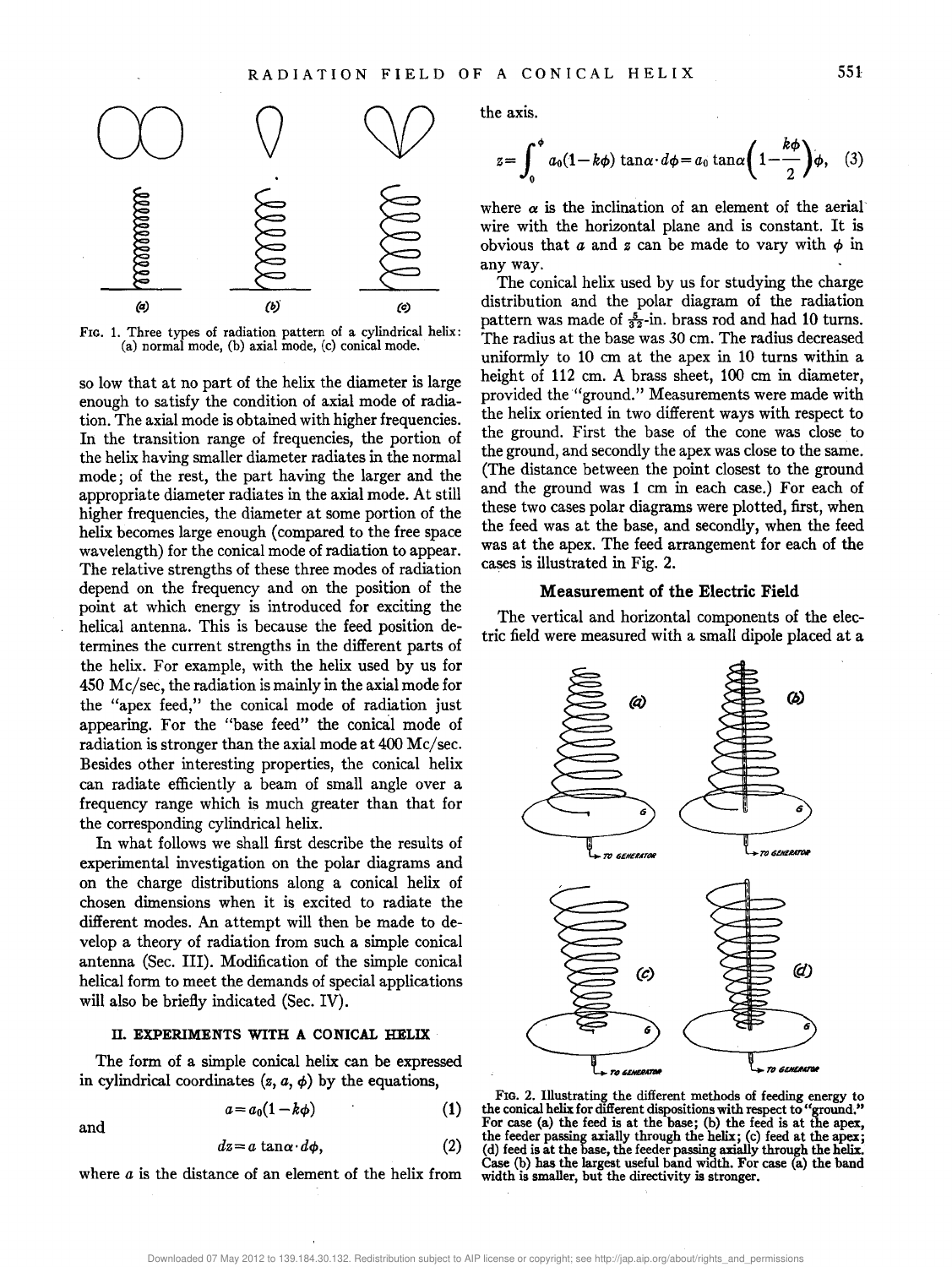

FIG. 3(a).  $E_{\theta}$  radiation pattern of the conical helix shown in Fig. 2a. Base is close to the "ground." Energy feed is at the base. Frequency, 120 Me/sec.

distant point and at the same height as the axis of the aerial. The polar diagrams as obtained for the four cases are shown in Figs. 3-6. The polar diagrams are necessarily different for the four cases because of the different current distributions.

#### **Measurement of the Charge**

The current distribution along the antenna can be found by measuring the voltage induced in a balanced loop placed in the axial slot in the aerial as had been done by Marsh.3 This method, however, is not suitable here as the antenna wire is thin. The charge distribution was measured by coupling capacitatively a small probe



FIG. 3(b).  $E_{\phi}$  and  $E_{\theta}$  radiation patterns of the conical helix shown in Fig. 2a. Base is close to the "ground." Energy feed is at the base. Frequency, 150 Me/sec.

to the antenna wire. The coupling was kept small so as not to distort the current distribution. The charge distributions for the top and the bottom feed for the normal and the inverted cone are shown in Figs. 7 and 8. For the case of the top feed, the charge distributions for 100 Mc/sec, 200 Mc/sec, and 300 Mc/sec were measured and for the bottom feed, charge distribution for 200 Mc/sec is shown.

In the case of a circular helix radiating in the axial mode, there are two modes of current propagation, namely, the  $T_0$  and  $T_1$  modes, both in the forward and in the reverse direction. The characteristic of the  $T_0$ mode is that its phase velocity is equal to that of light when the diameter of helix D exceeds 0.5 $\lambda$ . For the  $T_0$ mode, the current is rapidly attenuated and is of negligible amplitude within a few turns. The  $T_1$  mode of current, however, is of constant amplitude along the



FIG. 3(c).  $E_{\phi}$  and  $E_{\theta}$  radiation patterns of the conical helix shown in Fig. 2a. Base is near the "ground." Feed is at the base. Frequency, 200 Me/sec.

helix and its phase velocity is smaller than that of light, being a function of pitch angle and of  $D/\lambda$ . The energy reaching the end of a helix of several turns is, thus, that produced by the *T* 1 mode of current.

The current distribution along the length of the conical antenna is, however, much more complicated than that of the cylindrical helix. This is not only because there are several waves traveling with different propagation constants in both directions, but also because the propagation constants of the various modes of current cannot be assumed to be constant along the length of the aerial. In the absence of any theoretical analysis, the following qualitative information regarding the current distributions may be inferred from the experimentally obtained charge distribution. (a) From Fig. 7(a) it is seen that at 100 Mc/sec the  $T_0$  mode is predominant, and pure standing waves are obtained. The propagation velocity is that of light. (b) Figure 7(b)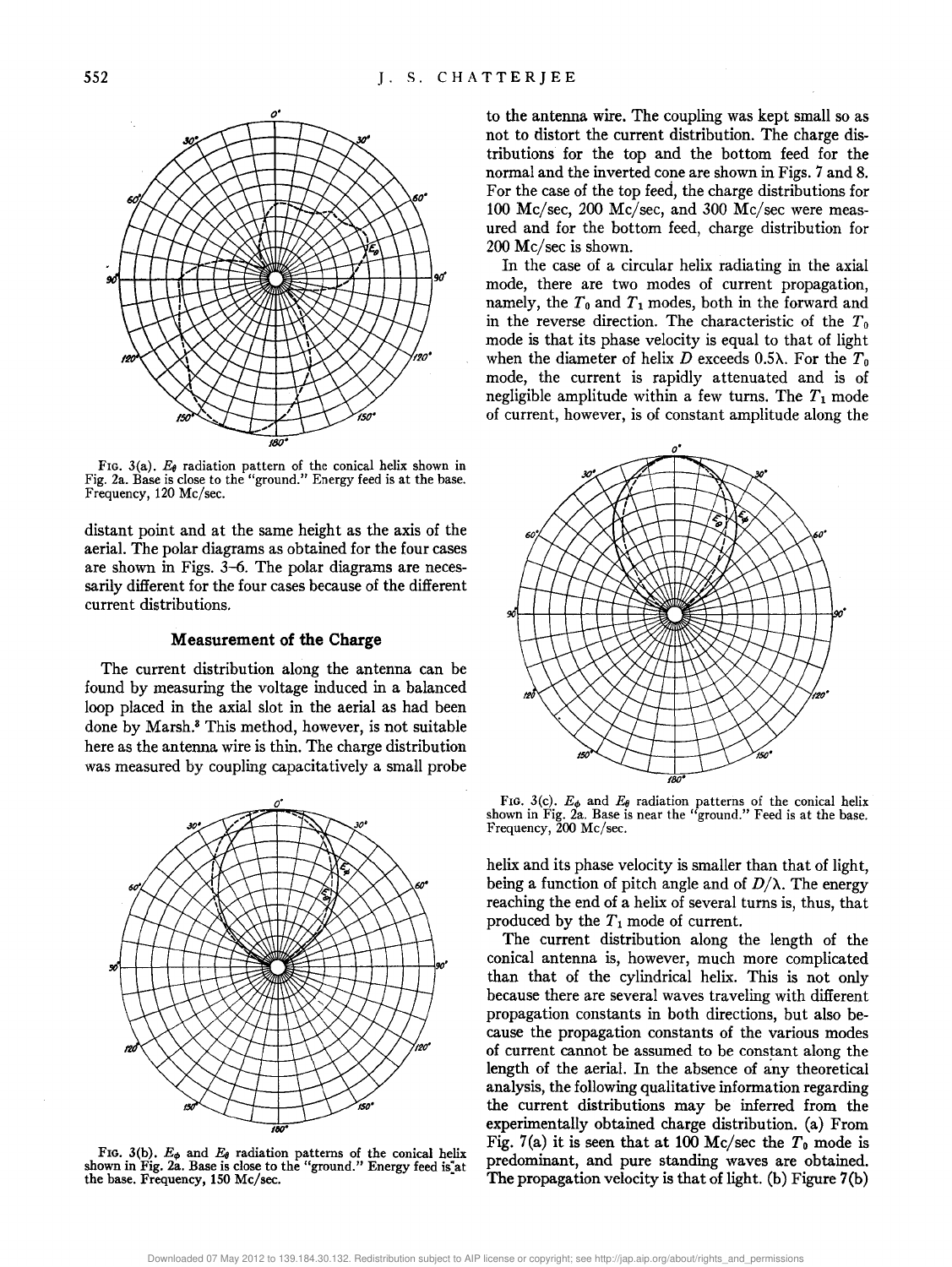shows that at 200 Mc/sec the  $T_1$  mode is excited, and the *To* mode is attenuated. It is also seen that the current is almost zero at the base of the helix. This means that only progressive waves of current exist, and the charge and the current distributions are, therefore, identical. Further, the  $T_1$  mode of current now grows in amplitude along the length of the aerial and is then attenuated. This is to be expected from the results of measurements by Marsh<sup>3</sup> on the circular helix, which indicates that the  $T_1$  mode of current cannot be excited for all the values of  $D/\lambda$ . Since *D* varies continuously in the case of conical helix, the  $T_1$  mode of current grows and after reaching a maximum amplitude is attenuated. It is also seen that the maximum amplitude of the current is obtained when  $D=0.21\lambda$ . (c) Figure 7(c) shows the charge distribution for 300 Mc/s. It is of the same nature as Fig. 7(b), except that the maximum



FIG. 3(d).  $E_{\phi}$  and  $E_{\theta}$  radiation patterns of the conical helix shown in Fig. 2a. Base is near the "ground." Feed is at the base. Frequency; 300 Mc/sec.

amplitude of the  $T_1$  mode is now at the feed point of the helix when  $D=0.2\lambda$ .

One important feature of the current distribution is to be noted in each of the cases illustrated. The current distribution is almost zero in the region farther from the feed point, i.e., near the base, for all frequencies higher than that at which the axial mode of radiation appears. This means that the reflection coefficient is zero near the base, or, in other words, the antenna has a constant input impedance over this entire band of higher frequencies.

#### III. **THEORETICAL ANALYSIS**

We shall calculate the electric field for the  $T_1$  mode of current distribution. This is because this mode causes the axial radiation which is of chief interest. For the circular helix the electric field at a distant point has



FIG. 3(e).  $E_{\phi}$  and  $E_{\theta}$  radiation patterns of the conical helix shown in Fig. 2a. Base is near the "ground." Feed is at the base. Frequency, 400 Mc/sec.

been calculated amongst others<sup>2,4</sup> by Kornhauser,<sup>5</sup> by determining the vector potential for the whole of the helix assuming a certain current distribution. Such a procedure is not suitable for the conical helix, because it leads to nonintegrable terms. Instead, the electric fields are calculated for the separate turns, and the total electric field is then obtained by combining them. This, of course, is possible if the distribution of phase velocity is known along the aerial.

The electric field  $E$  for the far zone is given by



FIG.  $4(a)$ .  $E_{\phi}$  and  $E_{\theta}$  radiation patterns of the conical helix shown in Fig. 2b. Base is near the "ground." Feed is at the spex. Frequency, 150 Mc/sec.

<sup>4</sup>H. Lottrup Knudsen, Trans. Danish Acad. Tech. Sci., No.8, pp. 55 (1950).<br>
<sup>5</sup> E. T. Kornhauser, J. Appl. Phys. 22, 887 (1951).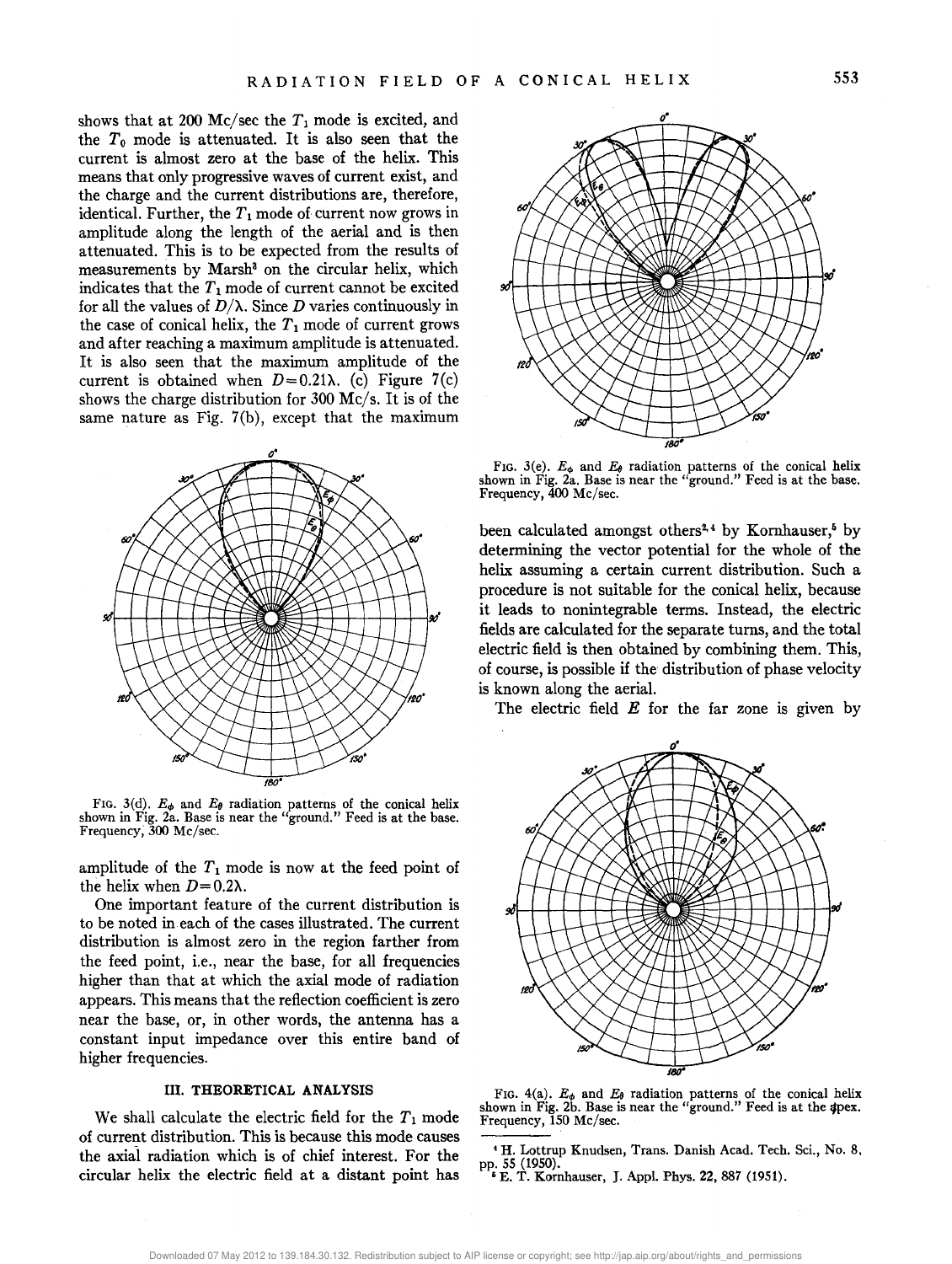

FIG.  $4(b)$ .  $E_{\phi}$  and  $E_{\theta}$  radiation patterns of the conical helix shown in Fig. 2b. Base is near the "ground." Feed is at the apex. Frequency, 200 Me/sec.

 $(King<sup>6</sup>)$ 

$$
E = \frac{j\omega\mu_0}{4\pi R} \int \{ \mathbf{R}_0 \times (\mathbf{R}_0 \times \mathbf{S}) \} I \cdot \exp(-j\beta_0 R) \cdot ds, \quad (4)
$$

where  $\omega$  is the angular frequency,  $\mu_0$  is the absolute permeability of space. *R* is· the distance between the point at which the electric field is calculated and *ds,*  the element of the aerial wire carrying the current *I.*   $\mathbf{R}_{0}$  is the unit radial vector in a spherical coordinate system  $(r, \theta, \phi)$  with the aerial at the origin. S is the



FIG.  $4(c)$ .  $E_{\phi}$  and  $E_{\theta}$  radiation patterns of the conical helix shown in Fig. 2b. Base is near the "ground." Feed is at the apex. Frequency, 300 Mc/sec.

• R. W. P. King, *Electromagnetic Engineering* (McGraw-Hill Book Company, Inc., New York, 1945), Vol. 1, pp. 271.



FIG.  $4(d)$ .  $E_{\phi}$  and  $E_{\theta}$  radiation patterns of the conical helix shown in Fig. 2b. Base is near the "ground." Feed is at the apex. Frequency, 450 Me/sec.

unit vector along the antenna and thus varies in direction along the aerial.

The vector product

$$
\{R_0 \times (R_0 \times S)\} = S_\theta \cdot \theta - S_\phi \cdot \phi, \tag{5}
$$

where  $S_{\theta}$  and  $S_{\phi}$  are the direction cosines between S and the  $\theta$ ,  $\phi$  spherical coordinate axes, and are given by

$$
S_{\theta} = -\cos\alpha \cdot \cos\theta \left\{ \sin\phi - \frac{k_m \cos\phi}{1 - k_m \phi} \right\} - \sin\alpha \cdot \sin\theta,
$$
  

$$
S_{\phi} = \cos\alpha \left\{ \cos\phi - \frac{k_m \sin\phi}{1 - k_m \phi} \right\}.
$$
 (6)



FIG. 5(a).  $E_{\phi}$  and  $E_{\theta}$  radiation patterns of the conical helix with the apex close to the "ground." Feed is at the base. Frequency, 150 Mc/sec.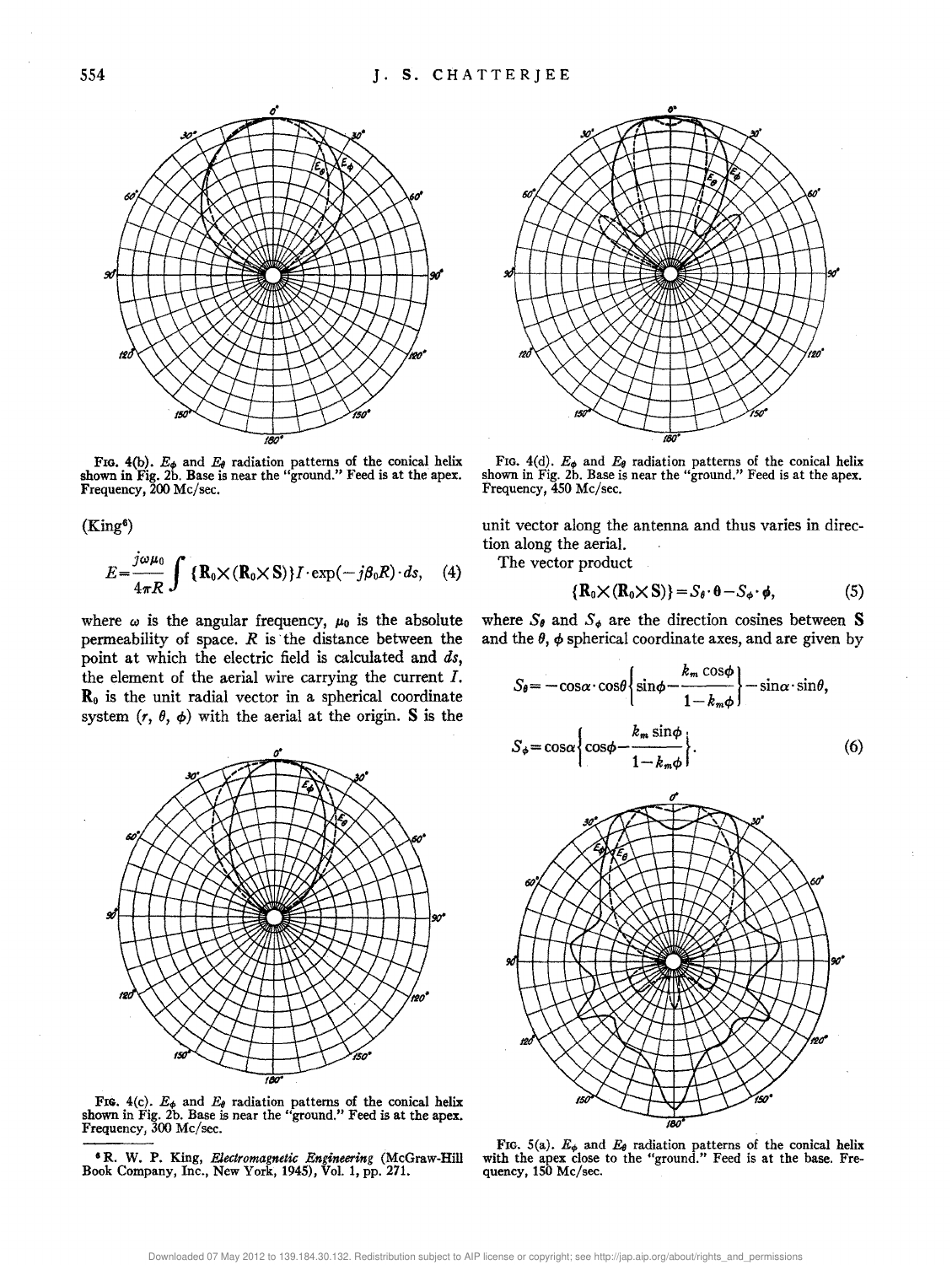

FIG. 5(b).  $E_{\phi}$  and  $E_{\theta}$  radiation patterns of the conical helix with the apex close to the "ground." Feed is at the base. Frequency, 200 Me/sec.

The  $\phi$ -axis of the spherical coordinate system is taken in the same plane as that of the cylindrical coordinate systems.

From the helix geometry

$$
s = a_m \sec \alpha \cdot \phi (1 - k_m \phi / 2), \qquad (7)
$$

$$
ds = a_m \sec \alpha \cdot (1 - k_m \phi) \cdot d\phi. \tag{8}
$$

Since *R* is large compared to the dimensions of the helix, it is replaced except in the phase term by *Re,*  the distance between the origin of the coordinate system and the distant point at which electric field is to be calculated. This approximation cannot obviously be made for the phase term. The value of *R* for the mth

*o·* 



FIG. 6(a).  $E_{\phi}$  and  $E_{\theta}$  radiation patterns of the conical helix. Apex is close to the "ground" and feed is at the apex. Frequency, 150 Me/sec.

loop is given by (Fig. 9)

$$
R_m = R_0 - (z_m + z) \cos\theta - a_m (1 - k_m \phi) \sin\theta \cdot \cos\phi
$$
  
=  $R_0 - z_m \cos\theta - a_m \tan\alpha \cdot \phi \cdot \cos\theta$   
+  $a_m \tan\alpha \cdot \cos\theta \cdot k_m \phi^2 / 2 - a_m \sin\theta \cdot \cos\phi$   
+  $a_m k_m \sin\theta \cdot \phi \cdot \cos\phi$ , (9)

where  $z_m$  and  $a_m$  are values of  $z$  and  $a_j$ , respectively, at the center of mth loop. *km* is the value of *k* for the mth loop.

Since the  $T_1$  mode of current attenuates slowly, it is assumed for simplicity of calculation that the current remains constant over one turn and varies from turn



FIG. 5(c).  $E_{\phi}$  radiation pattern of the conical helix with the apex close to the "ground." Feed is at the base. Frequency, 300 Me/sec.



FIG.  $6(b)$ .  $E_{\phi}$  and  $E_{\theta}$  radiation patterns of the conical helix. Apex is close to the "ground" and feed is at the apex. Frequency, 200 Me/sec.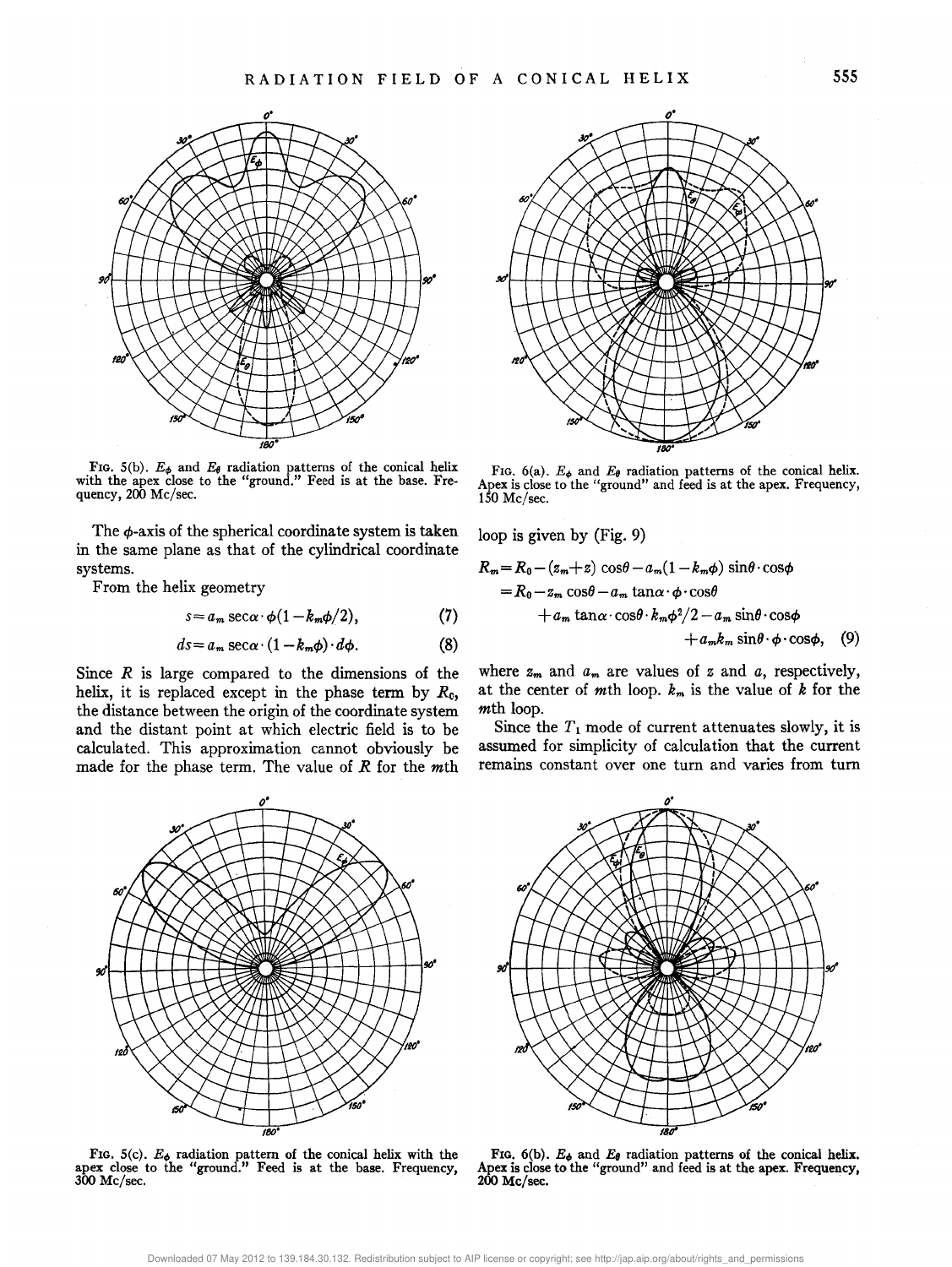to tum by appropriate amounts. A linear variation of phase velocity is assumed. Thus the current *I* in the mth loop, referred to the phase of the current in the first loop is given by

$$
I = I_m \exp(-j\nu_m) \cdot \exp(-j\omega s/v), \qquad (10)
$$

where  $\nu_m$ =phase difference between the current at the centers of first loop and mth loop, and *v* is the phase velocity and is given by

$$
v = v_m (1 - h_m \phi)
$$
  
\n
$$
\doteqdot v_m / (1 + h_m \phi),
$$
\n(11)

since the maximum value of  $\phi$  is  $\pi$  and  $h_m$  is small. Substituting Eqs. (6)-(11) in Eq. (5),  $E_{\phi}$  and  $E_{\theta}$  are obtained. Thus,

$$
E_{\phi} = -\frac{j\omega\mu_{0}}{4\pi R_{0}} \sum_{m=1}^{N} \int_{-\pi}^{+\pi} \left[ \cos\alpha \left\{ \cos\phi - \frac{k_{m} \sin\phi}{1 - k_{m}\phi} \right\} \right]
$$

$$
\times \exp\left(-j\frac{\omega}{c}R_{m}\right) \cdot I_{m} \cdot \exp(-j\nu_{m})
$$

$$
\times \exp\left\{-j\frac{\omega a_{m} \sec\alpha}{v_{m}} \left(\phi - \frac{k_{m}\phi^{2}}{2}\right) (1 + k_{m}\phi^{2})\right\}
$$

$$
\times a_{m} \sec\alpha (1 - k_{m}\phi) d\phi, \quad (12)
$$

where  $N$  is the number of turns. Substituting the value of  $R_m$  from Eq. (9),

$$
E_{\phi} = -\frac{j\omega\mu_{0} \exp(-j\omega R_{0}/c)}{4\pi R_{0}} \sum_{m=1}^{m=N} a_{m}I_{m}
$$
  
\n
$$
\times \exp\left(\frac{\omega}{j-2m} \cos\theta - j\nu_{m}\right)
$$
  
\n
$$
\times \int_{-\pi}^{+\pi} \left[\left\{\cos\phi(1-k_{m}\phi) - k_{m} \sin\phi\right\}\right]
$$
  
\n
$$
\times \exp\left(\frac{\omega}{j-a_{m}} \tan\alpha \cdot \cos\theta \cdot \phi - j-a_{m} \tan\alpha\right]
$$
  
\n
$$
\times \cos\theta \cdot \frac{k_{m}}{2} \phi^{2} + j-a_{m} \sin\theta \cdot \cos\phi
$$
  
\n
$$
\times \exp\left(-j-a_{m}k_{m} \sin\theta \cdot \phi \cdot \cos\phi\right)
$$
  
\n
$$
\times \exp\left\{-\frac{j\omega a_{m} \sec\alpha \cdot \phi}{v_{m}} - \frac{j\omega a_{m} \sec\alpha}{v_{m}}\right\}
$$
  
\n
$$
\times (h_{m} - k_{m}/2) \phi^{2} + \frac{j\omega a_{m}h_{m}k_{m}}{2v_{m}} \cdot \phi^{3}\right\} d\phi.
$$



FIG.  $6(c)$ .  $E_{\phi}$  and  $E_{\theta}$  radiation patterns of the conical helix. Apex is close to the "ground" and feed is at the apex. Frequency, 300 Me/sec.

Or, with the abbreviations,

$$
E_0 = -\frac{j\omega\mu_0 \exp(-j\omega R_0/c)}{4\pi R_0},
$$
\n
$$
n_{\theta m} = -z_m \cdot \cos\theta,
$$
\n
$$
\psi_{\theta m} = n_{\theta m} - \nu_m,
$$
\n
$$
C_{\theta m} = -a_m \tan\alpha \cdot \cos\theta,
$$
\n
$$
d_{\theta m} = -a_m \sin\theta,
$$
\n
$$
g_m = -a_m \sec\alpha.
$$
\n(14)\n
$$
g_m = -a_m \sec\alpha.
$$
\n(14)\n
$$
\frac{1}{2} \int_{\cos\alpha/2}^{1/2} \int_{\cos\alpha/2}^{1/2} \int_{\cos\alpha/2}^{1/2} \int_{\cos\alpha/2}^{1/2} \int_{\cos\alpha/2}^{1/2} \int_{\cos\alpha/2}^{1/2} \int_{\cos\alpha/2}^{1/2} \int_{\cos\alpha/2}^{1/2} \int_{\cos\alpha/2}^{1/2} \int_{\cos\alpha/2}^{1/2} \int_{\cos\alpha/2}^{1/2} \int_{\cos\alpha/2}^{1/2} \int_{\cos\alpha/2}^{1/2} \int_{\cos\alpha/2}^{1/2} \int_{\cos\alpha/2}^{1/2} \int_{\cos\alpha/2}^{1/2} \int_{\cos\alpha/2}^{1/2} \int_{\cos\alpha/2}^{1/2} \int_{\cos\alpha/2}^{1/2} \int_{\cos\alpha/2}^{1/2} \int_{\cos\alpha/2}^{1/2} \int_{\cos\alpha/2}^{1/2} \int_{\cos\alpha/2}^{1/2} \int_{\cos\alpha/2}^{1/2} \int_{\cos\alpha/2}^{1/2} \int_{\cos\alpha/2}^{1/2} \int_{\cos\alpha/2}^{1/2} \int_{\cos\alpha/2}^{1/2} \int_{\cos\alpha/2}^{1/2} \int_{\cos\alpha/2}^{1/2} \int_{\cos\alpha/2}^{1/2} \int_{\cos\alpha/2}^{1/2} \int_{\cos\alpha/2}^{1/2} \int_{\cos\alpha/2}^{1/2} \int_{\cos\alpha/2}^{1/2} \int_{\cos\alpha/2}^{1/2} \int_{\cos\alpha/2}^{1/
$$



 $(13)$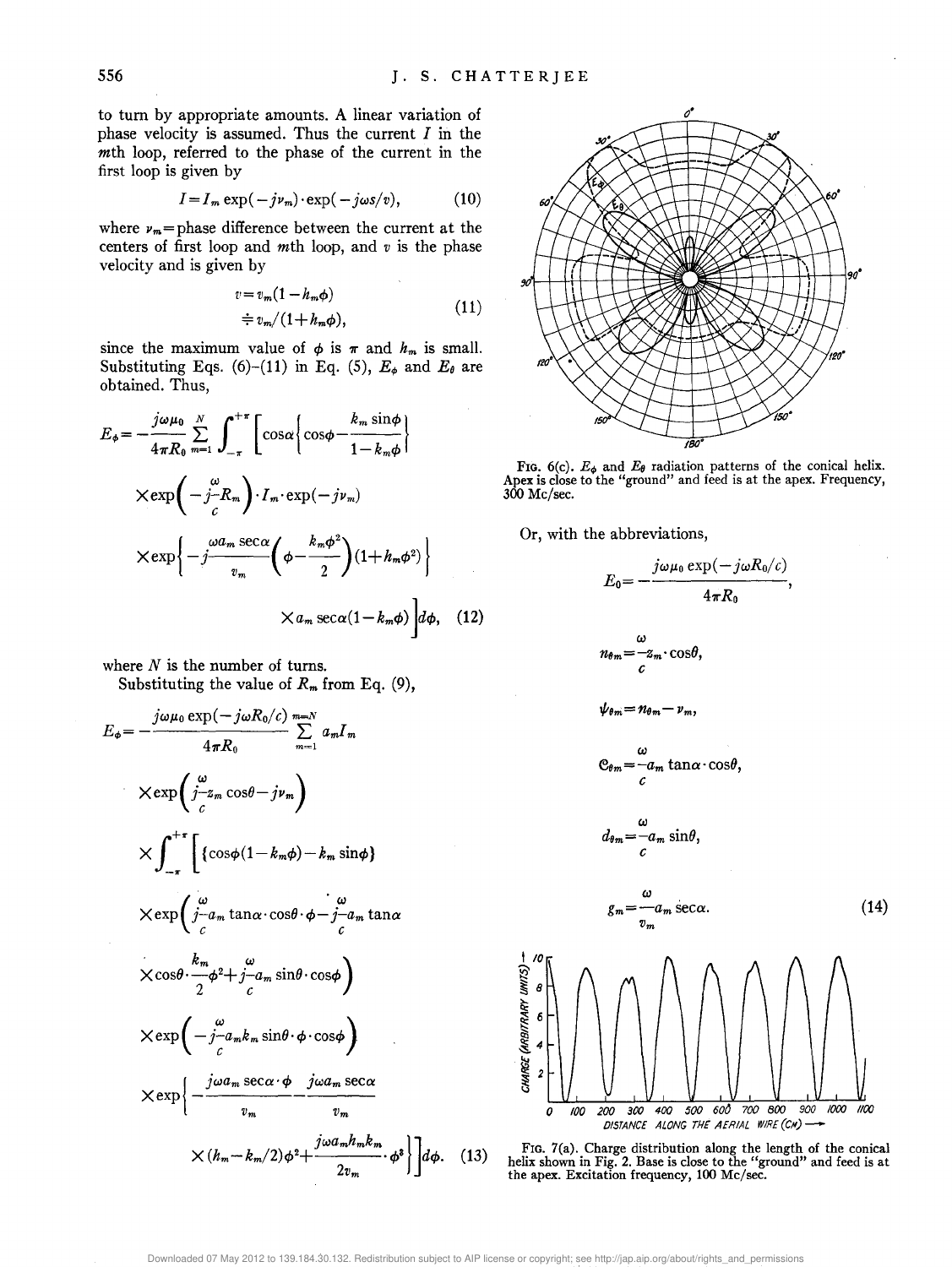Equation (13) can be written as

$$
E_{\phi} = E_0 \sum_{m=1}^{N} a_m I_m \exp(j\psi_{\theta m}) \int_{-\tau}^{+\tau}
$$
  
\n
$$
\times \left[ \{ \cos\phi (1 - k_m \phi) - k_m \sin\phi \} \exp(j(\mathbf{e}_{\theta m} - g_m) \phi \right]
$$
  
\n
$$
\times \exp{-j \{ g_m (h_m - k_m/2) + \mathbf{e}_{\theta m} \cdot k_m/2 \} \phi^2}
$$
  
\n
$$
\times \exp\left( -j g_m h_m \frac{k_m}{2} \cdot \phi^3 \right)
$$
  
\n
$$
\times \exp(j d_\theta \cos\phi) \cdot \exp(-j d_\theta k_m \phi \cdot \cos\phi) \Big] d\phi. \quad (15)
$$

The right-hand side of the equation cannot in general be integrated. In the particular case where  $k_m$  is small, which is of importance, the expression can be simplified. Since the maximum value of  $\phi$  is  $\pi$ , and  $g_m h_m k_m \pi^3/2 \ll 1$ , we can put,

$$
\exp(-j g_m h_m(\tfrac{1}{2}k_m) \cdot \phi^3) \div 1,
$$



FIG. 7(b). Charge distribution along the length of the conical helix shown in Fig. 2. Base is close to the "ground" and feed is at the apex. Excitation frequency, 200 Me/sec.

and

$$
\exp(-jd_{\theta}k_m\phi\cos\phi) \div 1 - jd_{\theta}k_m\phi\cos\phi
$$
  

$$
\div 1.
$$

Writing,

$$
g_m(h_m - k_m/2) + \mathfrak{E}_{\theta m} k_m/2 = H \tag{16}
$$

and using the Fourier expansion for  $\exp(j d_\theta \cos \phi)$ , i.e.,

$$
\exp(j d_{\theta} \cos \phi) = \sum_{n=-\infty}^{n=+\infty} j^n J_n(d_{\theta}) \exp(j n \phi), \qquad (17)
$$

where  $J_n(d_\theta)$  is the *n*th order Bessel function for the argument  $d_{\theta}$ . Eq. (15) can be written as

$$
E_{\phi} = E_0 \sum_{m=1}^{N} a_m I_m \exp(j\psi_{\theta m}) \int_{-\pi}^{+\pi} \times \left[ \left\{ \cos\phi (1 - k_m \phi) - k_m \sin\phi \right\} \exp\{j(v_{\theta m} - g_m) \phi \} \right. \times \left. (1 - jH\phi^2) \right\} \sum_{n=-\infty}^{\infty} j^n J_n(d_{\theta}) \exp(jn\phi) \left] d\phi.
$$



FIG. 7(c). Charge distribution along the length of the conical helix shown in Fig. 2. Base is close to the "ground" and feed is at the apex. Excitation frequency, 300 Me/sec.

Or, rearranging the terms,

$$
E_{\phi} = E_0 \sum_{m=1}^{N} a_m I_m \exp(j\psi_{\theta m}) \sum_{n=-\infty}^{n=-\infty} j^n J_n(d_{\theta})
$$
  
 
$$
\times \int_{-\pi}^{+\pi} \left[ \{ \cos\phi (1 - k_m \phi) - k_m \sin \phi \} \times (1 - jH\phi^2) \exp\{j(\mathfrak{C}_{\theta m} - g_m + n)\phi \} \right] d\phi. \quad (18)
$$

Introducing the exponential forms of  $\cos\phi$  and  $\sin\phi$ and putting,

$$
x = v_{\theta m} - g_m + n + 1
$$
  
\n
$$
y = v_{\theta m} - g_m + n - 1
$$
 (19)

and also neglecting second-order terms,

$$
E_{\phi} = \frac{E_{0}}{2} \sum_{m=1}^{N} a_{m} I_{m} \exp(j\psi_{\theta m}) \sum_{n=-\infty}^{n=-\infty} j^{n} J_{n}(d_{\theta})
$$
  
 
$$
\times \int_{-\pi}^{+\pi} \left[ (1+jk_{m}-k_{m}\phi-jH\phi^{2}) \exp(jx\phi) + (1-jk_{m}-k_{m}\phi-jH\phi^{2}) \exp(jy\phi) \right] d\phi \quad (20)
$$



FIG. 8. Charge distribution along the length of the conical helix shown in Fig. 2. Base is close to the "ground" and feed is at the base. Excitation frequency, 200 Me/sec.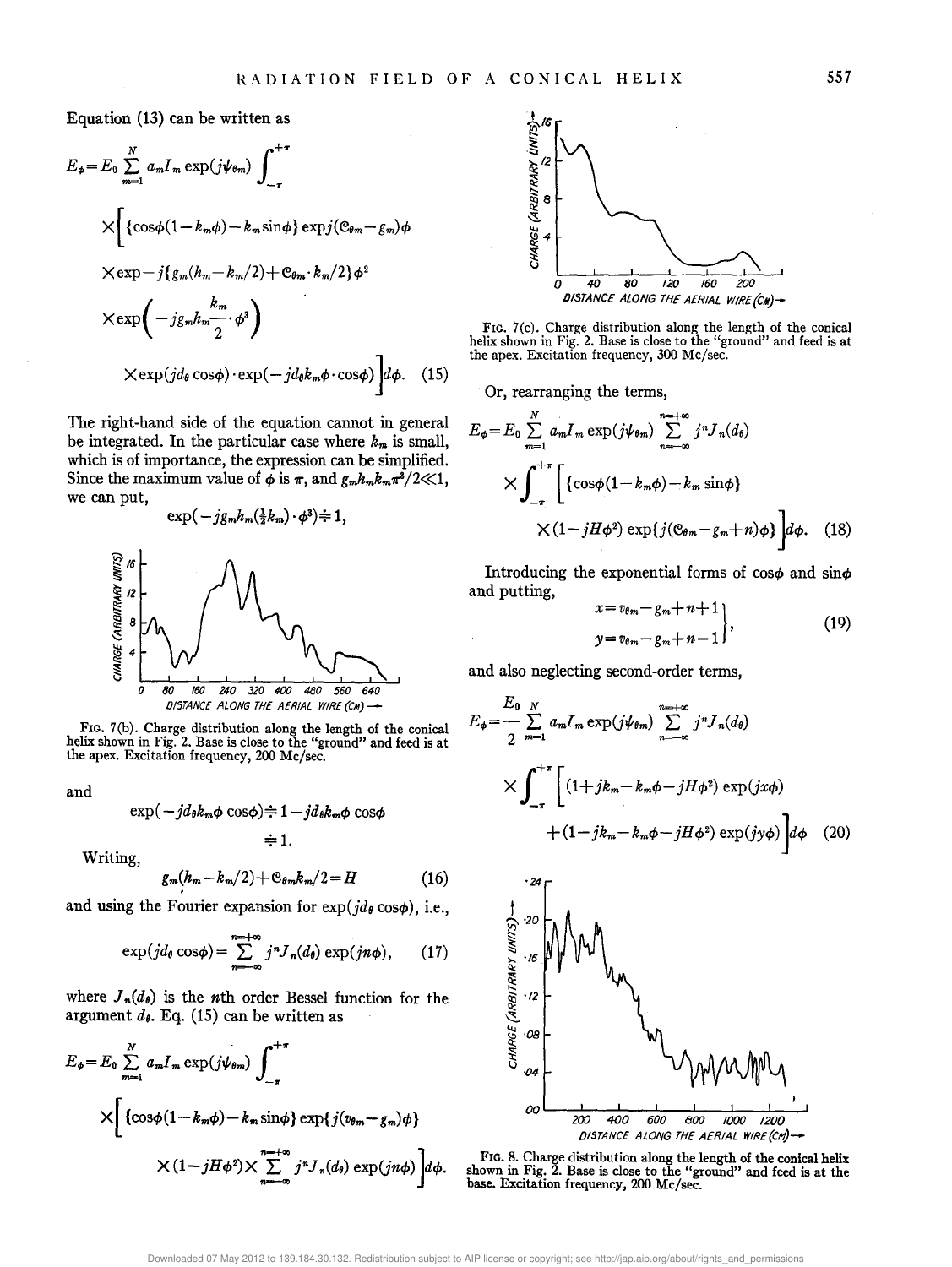

FIG. 9. Illustrating the calculation of the distance, from a point in the far zone, of an element *ds* of a loop of the helix with reference to the distance of the same point from the origin.

$$
=E_0 \sum_{m=1}^{N} a_m I_m \exp(j\psi_{\theta m}) \sum_{n=-\infty}^{m=\infty} j^n J_n(d_{\theta})
$$
  
\n
$$
\times \left[ \left\{ (1+jk_m) \frac{\sin x \pi}{x} - k_m \left( -j \pi \frac{\cos x \pi}{x} + j \frac{\sin x \pi}{x^2} \right) - jH \left( \pi^2 \frac{\sin x \pi}{x} + 2 \pi \frac{\cos x \pi}{x^2} - \frac{2 \sin x \pi}{x^3} \right) \right\}
$$
  
\n
$$
+ \left\{ (1-jk_m) \frac{\sin y \pi}{y} - k_m \left( -j \pi \frac{\cos y \pi}{y} + j \frac{\sin y \pi}{y^2} \right) - jH \left( \pi^2 \frac{\sin y \pi}{y} + 2 \pi \frac{\cos y \pi}{y^2} - \frac{2 \sin y \pi}{y^3} \right) \right\} \right].
$$
 (21)

We next obtain the  $\theta$ -component of the electric field at the distant point. Substituting Eq. (7) in Eq. (S),  $E_{\theta}$  is given by

$$
E_{\theta} = -\frac{j\omega\mu_0}{4\pi R_0} \sum_{m=1}^{N} \int_{-\pi}^{+\pi} \left[ \cos\alpha \left\{ \cos\theta \left( \sin\phi - \frac{k_m \sin\phi}{1 - k_m \phi} \right) \right. \right.\left. + \tan\alpha \cdot \sin\theta \right\} \cdot \exp\left( -j\frac{\omega}{c} R_m \right) \cdot I_m \exp(-j\nu_m) \left. \times \exp\left\{ j\frac{\omega a_m \sec\alpha}{v_m} \left( \phi - \frac{k_m \phi^2}{2} \right) (1 + h_m \phi^2) \right\} \right.\left. \times a_m \sec\alpha (1 - k_m \phi) \right] d\phi. \quad (22)
$$

Proceeding as before this expression can be simplified and  $E_{\theta}$  is given by,

$$
E_{\theta} = E_{0} \sum_{m=1}^{N} a_{m} I_{m} \exp(j\psi_{\theta m}) \sum_{n=-\infty}^{n-\infty} j^{n} J_{n}(d_{\theta})
$$
  
\n
$$
\times \left[ j \cos\theta \left| (jk_{m}-1) \frac{\sin x \pi}{x} + k_{m} \left( -j \frac{\cos x \pi}{x} + j \frac{\sin x \pi}{x^{3}} \right) + jH \left( \pi^{2} \frac{\sin x \pi}{x} + 2 \pi \frac{\cos x \pi}{x^{2}} - \frac{2 \sin x \pi}{x^{3}} \right) + (1+jk_{m}) \frac{\sin y \pi}{y} - k_{m} \left( -j \pi \frac{\cos y \pi}{y} + j \frac{\sin y \pi}{y^{2}} \right) - jH \left( \pi^{2} \frac{\sin y \pi}{y} + 2 \pi \frac{\cos y \pi}{y^{2}} - \frac{2 \sin y \pi}{y^{3}} \right) \right\}
$$
  
\n
$$
+ 2 \tan \alpha \sin \theta \left\{ \frac{\sin u \phi}{u} - k_{m} \left( -j \pi \frac{\cos u \pi}{u} + j \frac{\sin u \pi}{u^{2}} \right) - jH \left( \pi^{2} \frac{\sin u \pi}{u} + 2 \pi \frac{\cos u \pi}{u^{2}} - \frac{2 \sin u \pi}{u^{3}} \right) \right\}, \quad (23)
$$

where  $u = e_{\theta m} - g_m + n$ .

The expressions for  $E_{\phi}$  and  $E_{\theta}$  are long, but some of the terms are quite small compared with the others. In the series

$$
\sum_{n=-\infty}^{n=+\infty} j^n J_n(d_\theta),
$$

the zeroth term is the largest and all others, except  $n = \pm 1$ , can be neglected as they are less than 1 percent. Of the terms in the parenthesis,  $\sin x\pi/x$ ,  $\sin y\pi/y$ ,  $\sin u\pi/u$  are by far the largest terms and of these  $\sin x\pi/x$  term is very large.

In Fig. 10 the experimental and theoretical polar diagrams for a conical helix (base nearer the ground), fed at base, are compared for 200 Mc/sec excitation.



FIG. 10. Calculated (dotted lines) and observed (solid lines).  $E_{\phi}$  and  $E_{\theta}$  radiation patterns for the case shown in Fig. 3(c).